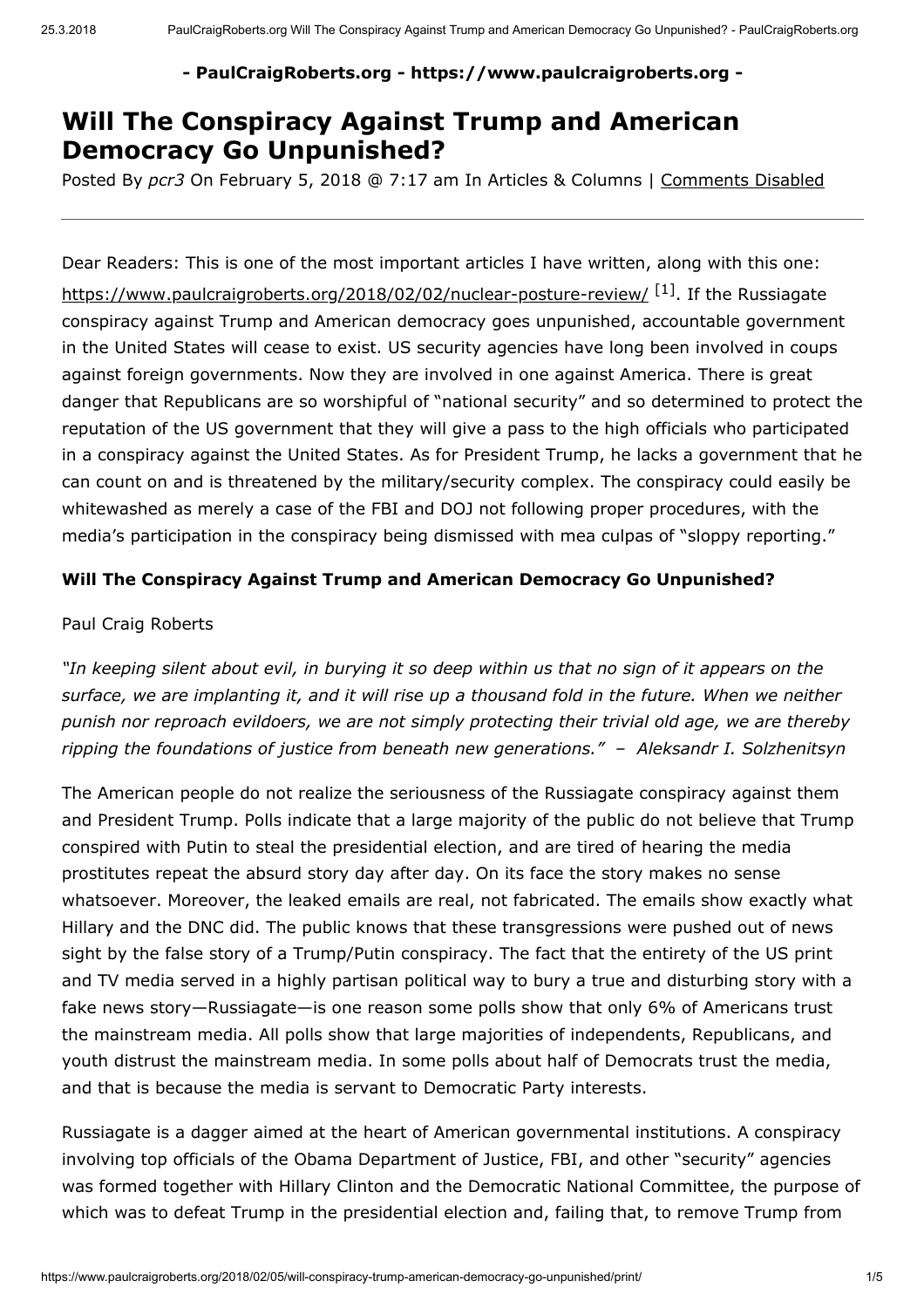office or to discredit him to the point that he would be reduced to a mere figurehead. This conspiracy has the full backing of the entirely of the mainstream media.

In other words, it was a coup not only against Donald Trump but also against American democracy and the outcome of a presidential election.

There is no doubt whatsoever about this. The facts are publicly available in the declassified Top Secret Memorandum Opinion and Order of the FISA Court—

https://www.dni.gov/files/documents/icotr/51117/2016 Cert\_FISC\_Memo\_Opin\_Order\_Apr\_201 7.pdf<sup>[2]</sup> and in the declassified report from the House Intelligence Committee—given by the presstitutes the misleading name of the "Nunes Memo," as if it is Nunes' personal opinion and not the findings of months of work by an oversight committee of Congress [https://www.documentcloud.org/documents/4365354-370598711-House-Intelligence-](https://www.documentcloud.org/documents/4365354-370598711-House-Intelligence-Committee-Report-on.html?embed=true&responsive=false&sidebar=false)Committee-Report-on.html?embed=true&responsive=false&sidebar=false<sup>[3]</sup>.

All of this information has been posted on my website for some time. If you have difficulty following my explanation, former US Attorney Joe DiGenova explains the felony actions by the [FBI and Obama Justice \(sic\) Department here: https://www.zerohedge.com/news/2018-01-](https://www.zerohedge.com/news/2018-01-21/brazen-plot-exonerate-hillary-clinton-and-frame-trump-unraveling-says-former-fed) 21/brazen-plot-exonerate-hillary-clinton-and-frame-trump-unraveling-says-former-fed [4]

Briefly, the National Security Agency discovered that the FBI and DOJ were abusing the surveillance system. As a favor of one security agency to another, NSA Director Adm. Rogers permitted the FBI and DOJ to rush to the FISA Court and confess their transgressions before the NSA informed the Court. The FBI and DOJ pretended that their deception of the Court in order to obtain surveillance warrants for highly partisan political purposes was not due to their intent but to procedural mistakes. The FBI and DOJ told the Court that they were tightening up procedures so that this would not happen again. The FISA Court Memorandum and Order clearly states:

"On October 24, 2016, the government orally apprised the Court of significant non-compliance with the NSA's minimization procedures involving queries of data acquired under Section 702 using U.S. person identifiers. The full scope of non-compliant querying practices had not been previously disclosed to the Court."

What this legalese jargon is saying is the the FBI and DOJ confessed to obtaining warrants under [false pretexts. These are felonies: https://www.globalresearch.ca/nunes-memo-reports-crimes](https://www.globalresearch.ca/nunes-memo-reports-crimes-at-top-of-the-fbi-and-the-department-of-justice/5628246)at-top-of-the-fbi-and-the-department-of-justice/5628246 [5]

The FISA Court Memorandum and Order is about resolving these deficiencies and returning the FBI and DOJ to legal practices. For example, the Court Memorandum and Order says:

"On January 3, 2017, the government made a further submission describing its efforts to ascertain the scope and causes of those compliance problems and discussing potential solutions to them. See January 3, 2017, Supplemental Notice of Compliance Incidents Regarding the Querying of Section 701-Acquired Data ("January 3, 2017 Notice"). The Court was not satisfied that the government had sufficiently ascertained the scope of the compliance problems or developed and implemented adequate solutions for them and communicated a number of questions and concerns to the government."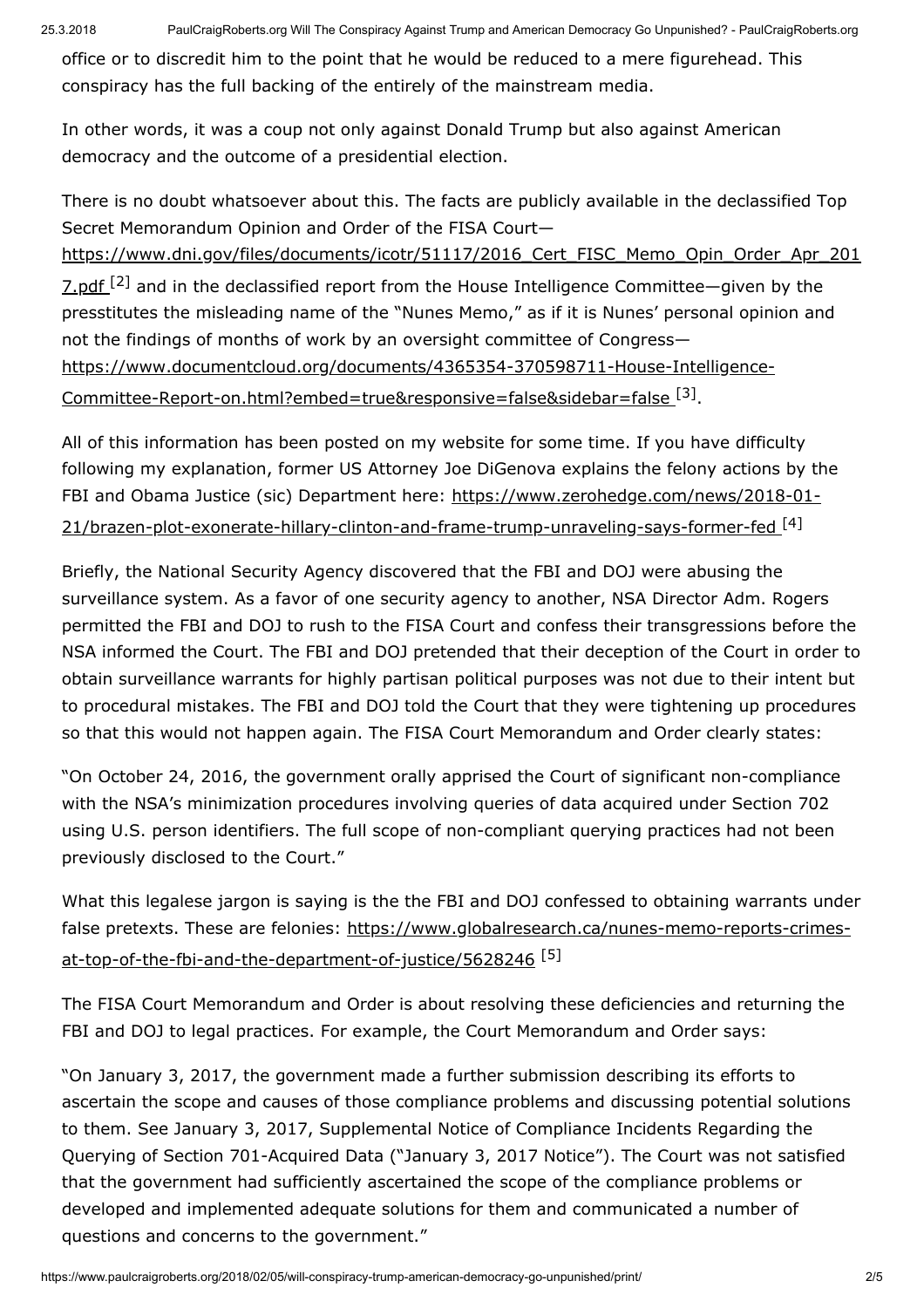In other words, the FBI and DOJ were attempting to make corrections to their "compliance problems" in ways that would allow them to continue to mislead the FISA Court, and the Court wasn't letting them.

The FISA Court Memorandum and Order was released prior to the House Intelligence Committee report and has been completely ignored by the utterly corrupt press prostitutes. The FISA Court Memorandum and Order, relying on the confessions of the FBI and DOJ, verifies the House Intelligence Committee report that the FBI and DOJ illegally obtained spy warrants for partisan political purposes.

Rep. Adam Schiff, a Democrat who is a disgrace to the voters of his California district, to the Democratic Party, and to the House of Representatives, knows full well that the FBI and DOJ deceived the FISA Court. Schiff is so partisan that he lies to the hilt in the face of hard documented evidence from both the FISA Court and his own House committee. Schiff is so totally devoid of all honesty and integrity that he is the perfect leader for a shithole country, something that he and his ilk are turning the United States into.

The honest left—not the Identity Politics left, which is a collection of deranged idiots—does not believe a word of the concocted Russiagate conspiracy against Trump. They object to the Russiagate conspiracy not because they like Trump, which they most certainly do not, but because they understand that it is a lie directed against truth. They understand that the American mainstream media has deserted factual, truthful reporting and serves as a propaganda ministry for the war/police state that American is becoming.

For example, Eric Zuesse holds The Atlantic and its presstitute writer, David A. Graham, to account for lying about the House Intelligence Report: http://rinf.com/alt[news/editorials/democratic-partys-hack-atlantic-tries-dismiss-nunes-memo/](http://rinf.com/alt-news/editorials/democratic-partys-hack-atlantic-tries-dismiss-nunes-memo/) [6]

Andre Damon writes on the World Socialist Web Site: "The Democratic Party was thrown into disarray Friday after the publication of a classified memo exposing as a factionally-motivated witch hunt the investigation by leading intelligence agencies into the Trump administration's alleged collusion with Russia. . . . The release of the memo once again underscores the fact that the US intelligence agencies have massively intervened in US politics."

# http://www.wsws.org/en/articles/2018/02/03/nune-f03.html<sup>[7]</sup>

The real left, as opposed to the fake left, understands that the people have no chance when the highest officials of the Department of Justice and the security agencies join in a conspiracy against a democratic outcome. When the justice and police authorities have no respect for the truth, as the Russiagate conspiracy proves, the people are doomed. If the FBI-DOJ-DNCpresstitute conspiracy goes unpunished, The Lie will have prevailed over The Truth and all of us will be endangered.

The important question before us is: will the treasonous criminals in the FBI, DOJ, and DNC be indicted and held responsible? Or do high government officials get a pass as do the police who rob and murder citizens and never face justice for their crimes?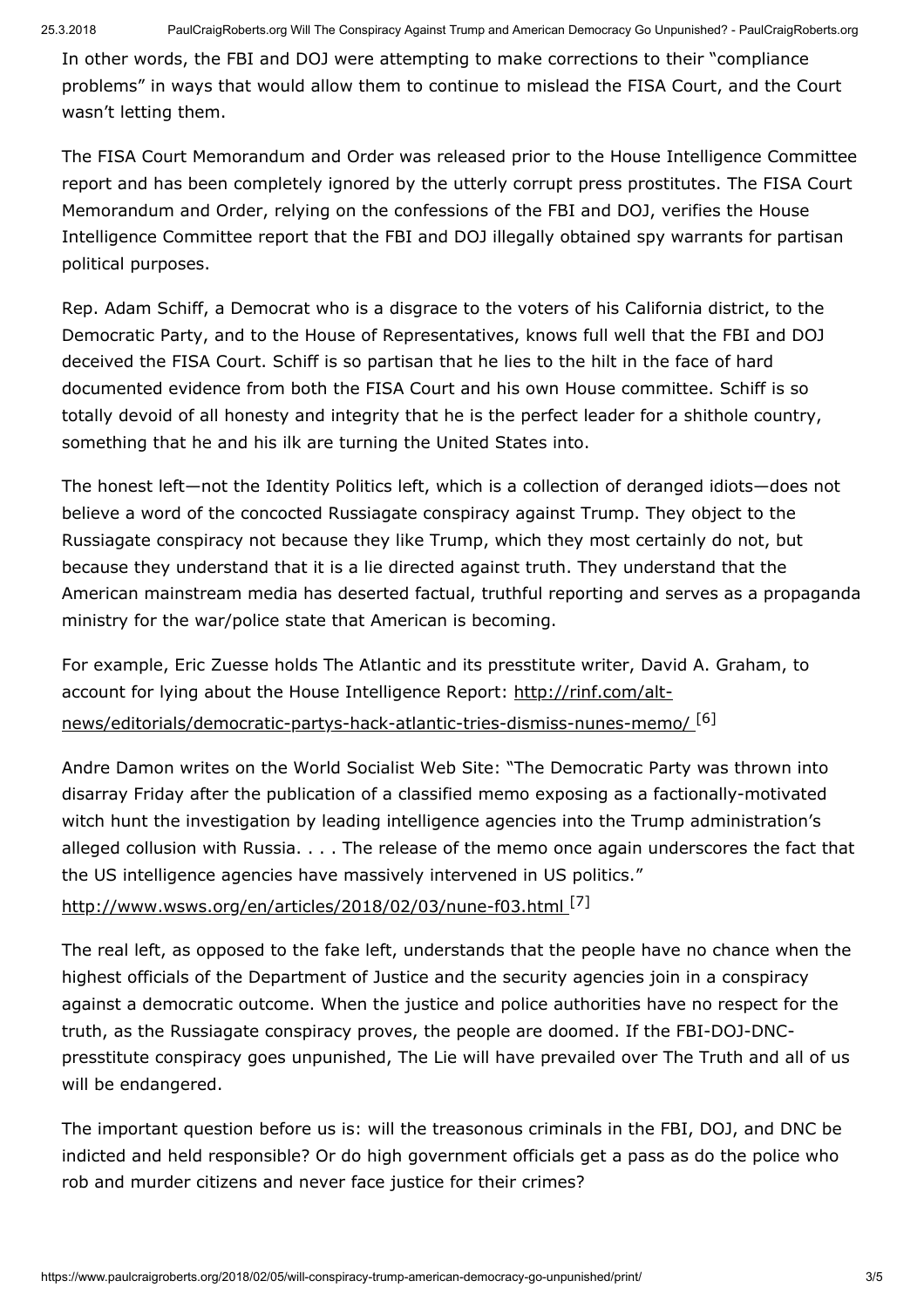From the sound of things, it looks like they will get a pass. Rep. Nunes felt compelled to say on TV how much he likes Deputy Attorney General Rod Rosenstein, who is a party to the deception of the FISA Court. President Trump says he will not fire the conspirator against him, Robert Mueller, even though both Trump and Mueller know that the Russiagate investigation headed by Mueller is a concocted conspiracy against American democracy and the President of the United States. It seems that high government officials, like state and local police and executives of "banks too big to fail," are above the law.

What about the FISA Court, readers ask, why did the FISA Court let the FBI and DOJ get away with their illegal acquisition of spy warrants? Once the Court knew about it, the Court did not let them get away with it, as the Memorandum and Order makes clear. The FISA Court does not have prosecutorial power to indict and bring a case against the FBI and DOJ criminals. That has to be done by the DOJ, and the DOJ is not going to indict itself.

Former US Attorney Joe DiGenova believes that continuing investigations will result in high officials being indicted, convicted, and sent to prison. If the US is to have any future as a country in which government is accountable to law, it is essential that DiGenova be correct. However, I will believe it when I see it.

[8] [9]

Article printed from PaulCraigRoberts.org: https://www.paulcraigroberts.org

## URL to article: https://www.paulcraigroberts.org/2018/02/05/will-conspiracy-trumpamerican-democracy-go-unpunished/

URLs in this post:

[1] https://www.paulcraigroberts.org/2018/02/02/nuclear-posture-review/: https://www.paulcraigroberts.org/2018/02/02/nuclear-posture-review/ [2] https://www.dni.gov/files/documents/icotr/51117/2016\_Cert\_FISC\_Memo\_Opin\_Order\_Apr\_201 7.pdf : https://www.dni.gov/files/documents/icotr/51117/2016\_Cert\_FISC\_Memo\_Opin\_Or der\_Apr\_2017.pdf [3] https://www.documentcloud.org/documents/4365354-370598711-House-Intelligence-Committee-Report-on.html?embed=true&responsive=false&sidebar=false : https://www.documentcloud.org/documents/4365354-370598711-House-Intelligence-Committee-Report-on.html?embed=true&responsive=false&sidebar=false [4] https://www.zerohedge.com/news/2018-01-21/brazen-plot-exonerate-hillary-clinton-andframe-trump-unraveling-says-former-fed : https://www.zerohedge.com/news/2018-01- 21/brazen-plot-exonerate-hillary-clinton-and-frame-trump-unraveling-says-formerfed [5] https://www.globalresearch.ca/nunes-memo-reports-crimes-at-top-of-the-fbi-and-thedepartment-of-justice/5628246: https://www.globalresearch.ca/nunes-memo-reportscrimes-at-top-of-the-fbi-and-the-department-of-justice/5628246

[6] http://rinf.com/alt-news/editorials/democratic-partys-hack-atlantic-tries-dismiss-nunesmemo/ : http://rinf.com/alt-news/editorials/democratic-partys-hack-atlantic-triesdismiss-nunes-memo/

[7] http://www.wsws.org/en/articles/2018/02/03/nune-f03.html : http://www.wsws.org/en/articles/2018/02/03/nune-f03.html